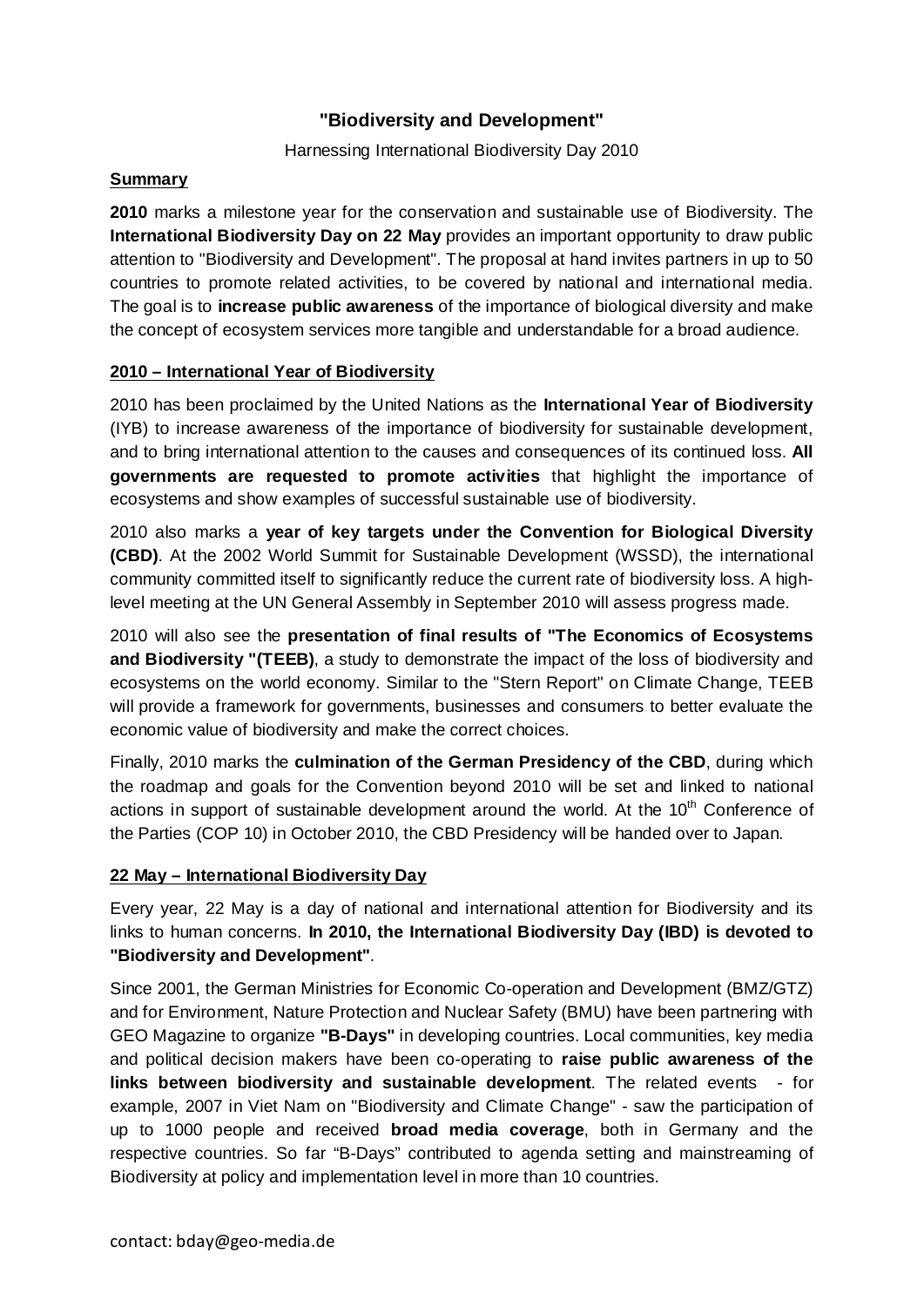#### **22 May 2010 – The Opportunity for Scaling Up a Successful Approach**

**The key day in this key year provides enormous potential for drawing public attention**  at all levels – local, regional, national and global – **to biodiversity and the services that ecosystems provide to humankind**. This is why BMU, BMZ and GEO are inviting to scale up the successful approach and organize simultaneous "B-Day" events in up 40 industrialized and developing countries.

The idea is to demonstrate the importance of conserving biodiversity and its value for human well-being **in a very practical way that is easy to understand by everybody**. Around 2-4 weeks around 22 May, a variety of people in each country – communities, schools, museums, environmental groups, businesses, politicians etc. – will be invited to **jointly analyze a previously defined ecosystem**.

All national activities will be **covered in print, audio and/or film**. GEO International will support events in up to 20 countries and publish reports in the German and international GEO editions. Other media , e.g., the French-German TV channel ARTE, Deutsche Welle and BBC World have been approached for partnership. In addition, all events will be featured on www.biodiversity-day.info. The co-operation of national media will also be sought.

Complementary to the TEEB study, the **global mosaic of national experiences** will contribute to a more complete and understandable picture of the contributions of biodiversity and ecosystems to human development. Hence it is planned that a **customized film** and **photo publication**, which include reports of all participating countries will be presented at the **special Biodiversity session at the UN General Assembly (UNGA)** in New York in September 2010 as well as at **CBD COP 10** in Nagoya, Japan.

#### **Partners to Date**

The German Federal Ministry for Environment, Nature Protection and Nuclear Safety (**BMU**) and the German Federal Ministry for Economic Development and Cooperation (**BMZ)** will be **the lead partners** for the project. Both ministries will provide support for the overall coordination and the organisation of International Biodiversity Day 2010 in selected countries.

The **Secretariat of the CBD (SCBD)** will provide support to mobilize the national CBD Focal Points. Besides providing technical backstopping for the activities, the SCBD will also facilitate contact to the international press as well as ensure that the project receives adequate attention among the parties of the convention and during UNGA and COP10.

On a national level a wide range of partners will be identified including the **CBD national Focal points** and the **national IYB committees**.

**UNEP** will support the B-Day activities from headquarters as well as from their regional offices and help facilitate global outreach of the project as well as communication with governments and other stakeholders.

Through the **Business and Biodiversity platform** private sector companies shall be approached as partners for B-Day project.

**GEO International** will support the organization of the activities in countries where it has national representations. GEO International will provide support and backstopping to the organization and the activities of the day and ensure media coverage.